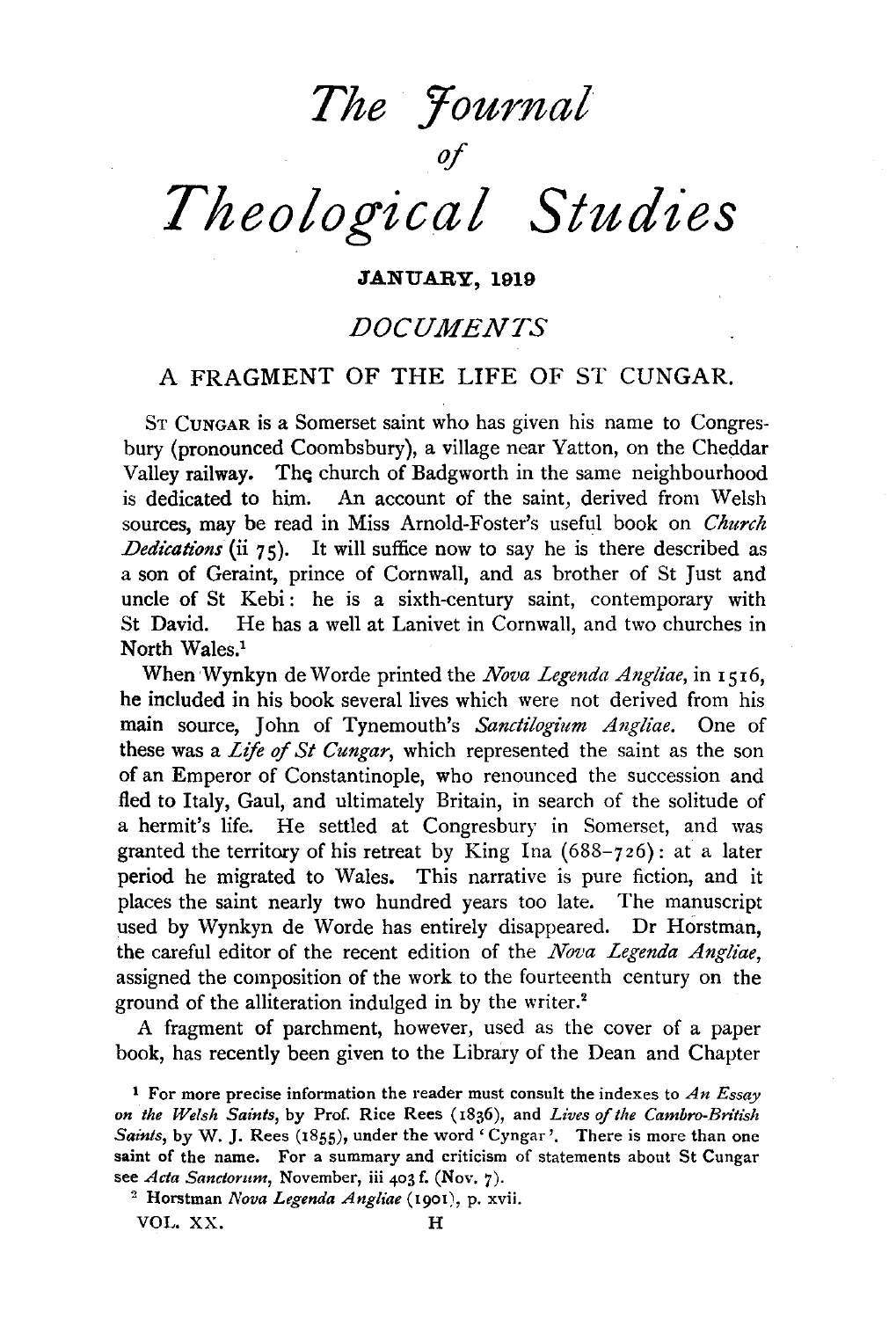of Wells,<sup>1</sup> which provides us with about half the Life in a more original form than the printed text, and in a hand of the latter part of the twelfth century. Of the paper book but four leaves survive, and these contain the index only to a Latin Formulary, apparently drawn up for the secretarial office of a bishop, and written about the beginning of the seventeenth century : the book seems to have contained some 204 pages.

The fragment measures  $11\frac{1}{2}$  inches by 8 inches, and is written in two columns. It has been clipped on all sides, so that some letters and portion of letters have been cut away. It has been cut out of a book of the Gospels, written at the end of the tenth or the beginning of the eleventh century. The last seventeen words of St John's Gospel appear at the top of the first column. These are followed at once, in a hand of the middle of the twelfth century, by the rubric *Oratio post mandatum* : the only other letter in red is the ornamental capital of 'Adesto', the first word of the prayer.<sup>2</sup> Then comes the portion of the *Life* of *St Cungar,* which fills the rest of this page and the whole of the *verso.* 

In constructing the *apparatus* to the text of the *Life* of *St Cungar*  I have neglected mere variations of spelling. In the text itself the half-brackets indicate loss of words through the clipping of the parchment; square brackets represent the insertions of an early corrector; pointed brackets mark words which I have inserted-for the most part from Horstman's edition (H).

> fecit ihs. quae si scriban tur per singula. nee ip sum arbitror mundū capere eos qui scribendi sunt libros.

#### *Oratio post mandatum*

Ostende nobis domine misericordiam tuam K

Kyrriet. Pater noster. Suscepimus deus misericordiam tuam. Tu mandasti mandata  $A$ desto domine officio nostrę servitutis, et quia tu pedes lavare dignatus es tuis discipulis, opera manuum tuarum ne despicias que nobis retinenda mandasti ; sed sicut his exteriora abluuntur inquinamenta corporum, ita per te omnium nostrum interiora laventur peccata, Quod ipse prestare dignetur, qui vi(vit) Salvum me. Miserere mei. Kyrrie. Et veniat super nos. Actiones nostras.

<sup>1</sup> Through the kindness of Mrs Palmer, daughter of a former Lay Vicar of Wells, and of her son, the Rev. T. F. Palmer, Vicar of Witham Friary, Somerset.

<sup>2</sup> I have to thank my friend Mr J. A. Herbert, of the British Museum, for his help in determining the dates of the three handwritings.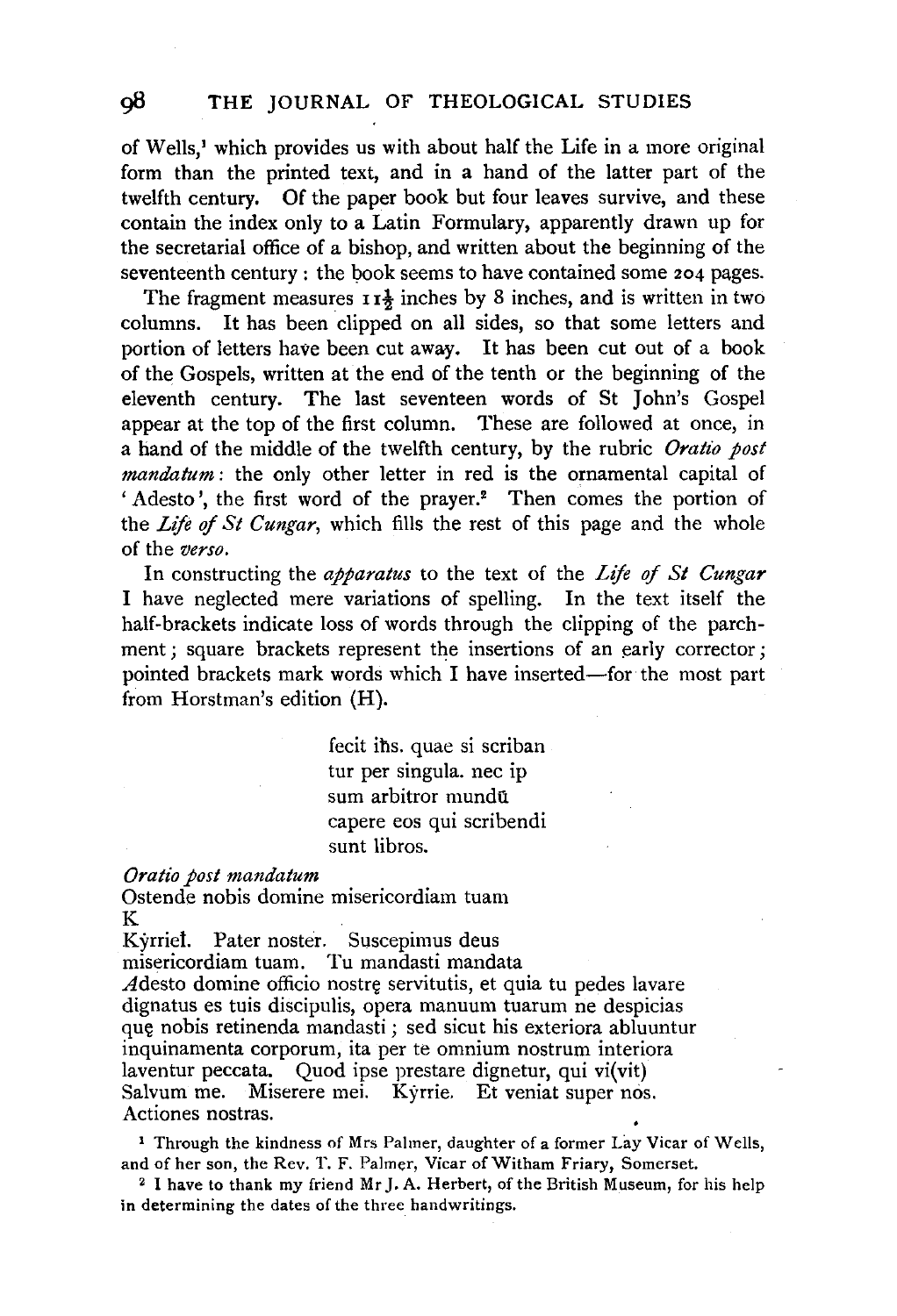lNCIPIVNT CAPITVLA SEQVENTIS LIBRI.

De orationibus in ieiuniis parentum sancti Cungari ad expellendam sterelitatem.

De conceptione et nativitate pueri.

De divina electione eiusdem, et sua eximia religione et discessione. 5

De civibus sequentibus eundem.

De perigrinatione eiusdem.

De revelatione angelica, et adventu ad estivam regionem.

De somnio per angelicam ammonitionem.

De modo ieiunandi et introitu in aquam frigidam.

De arundineto verso in pratum.

De baculó crescente in arborem taxum.

De datione Ini regis.

De obcecatione Edgari regis.

De recessione eiusdem ad Gualiam.  $[A]$  heading cut away after this.  $]$  15 De obcecatione Poulenti regis.

De principe Pebiau liquefac<sup>r</sup>to<sup>1</sup>.

De exitu sanctissimi Cungari.

DE ORATIONIBVS ET IEI<sup>f V'I</sup>NIIS PARENTVM SANCTI CVNGARI AD  $EXPELLENDAM$  STERILIT $\lceil \text{ATEM} \rceil$ ,  $20$ 

Dum quidam Constantinopolitanus imperator ab imperatrice Luciria nominata speraret gener<sup>r</sup>are<sup>1</sup> prolem, nullam generabat. Vnde ambo tristes condo<sup>r</sup>le<sup>1</sup>bant de infecunditate communi, et inceperunt assidue rie <sup>1</sup>iunare, elemosinas erogare, omnipotentem deum fideliter et incessabiliter invocare, quatinus omnium donorum donator donaret eis 25 fili<sup>r</sup>um<sup>1</sup> adoptivum qui genitori posset succedere et post imperatoris obitum retiner<sup>r</sup>e<sup>1</sup> imperium. Itaque adiuvante divina maiestate exaudite sunt preces <sup>r</sup>am borum, acceptabilia et accepta dona [sunt] elemosinarum.

 $\rm{D}\varepsilon$  concepti<sup>t</sup> one<sup>1</sup> et nativitate pveri.  $\rm{30}$ 

Post hec vero imperatrix religiosissima divino nutu felici<sup>f</sup>ter<sup>1</sup> concepit, et post conceptionem felicius generavit. Audita ergo nativit<sup>r</sup>ate<sup>1</sup> pueri, parentibus et compatriotis exultabili, veniebant potentes d<sup>r</sup>uces<sup>1</sup>, nobiles et divites ad imperialem curiam, collaudantes unanimiter <sup>r</sup>et be nedicentes summi datoris benivolentiam, quia exaudierat petit<sup>r</sup>io<sup>1</sup>nem 35 postulandam, et insuper perfecerat ad perfectionem impletam ac implen<sup>r</sup> dam<sup>1</sup>.

DE DlVINA ELECTIONE EIVSDEM ET SVA EXIMIA RELIGIONE ET DISCESSIO<sup>F</sup>NE<sup>1</sup>.

Infans nutritus crevit ad puericiam, et gradatim puer bone indol<sup>[1</sup>is<sup>7</sup>4<sup>2</sup> florebat, tendens ad iuvenilem formam. Forma eius erat deco<sup>rra</sup> et inenarrabilis, (propter) quod multi reges et reginae desiderabant copulare <sup>r</sup>talem<sup>1</sup> filiabus suis. Audiebant enim illum esse amatorem largitatis

*Title:* DE SANCTO CuNGARO HEREMITA ET coNFESSORE H Horstman gives no chapter headings, either at the beginning or in the text 24 fidenter H 27 *om.*  divina H 28 om. [sunt] H 32 ergo] igitur H 33 exultabili | exultantibus H 36 postulandam] postulatam H perfecerat] perduxerat H et impletam et implendam H 42 propter] *supplevi ex* H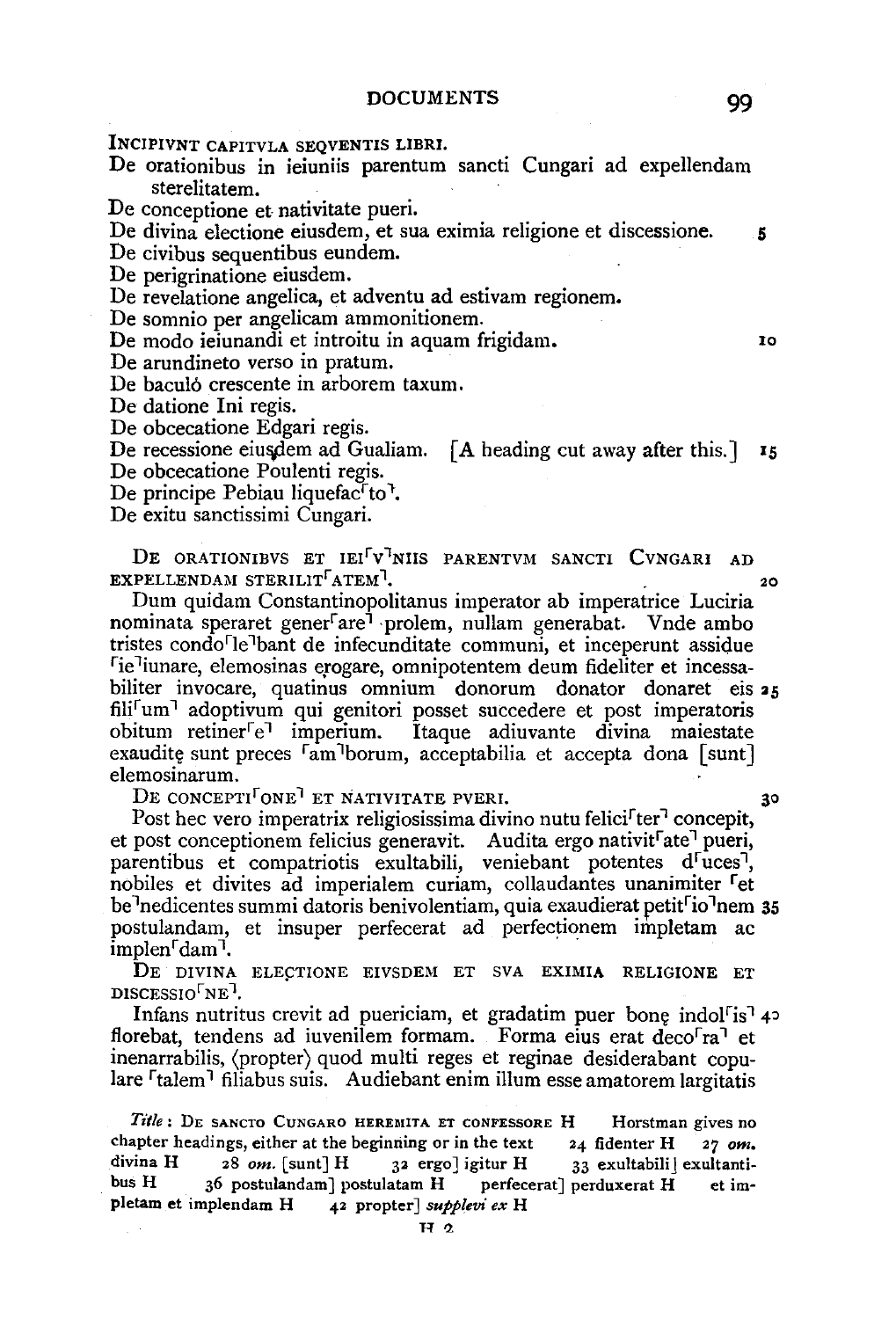et ado<sup>r</sup>ma<sup>1</sup>tum moribus legitimis. Interea consensu parentum et compatriotarum c<sup>r</sup>uiusdam<sup>1</sup> regis nobilissimi filia pacta est illi cum honore utriusque regni. Ille autem, caducam potestatem despiciens, et quod (est) perpetuum immo eli<sup>r</sup>gens<sup>1</sup> virginitatem inviolatam servans, sub 5 vili amictu. discessit ab imperiali curia, nulli revelans quod cogitabat. Ac nulli conse<sup>r</sup>ntiens<sup>1</sup>, divinitus inspiratus pervenit ad Tyrreni maris littora. Unicus (itineri) insist<sup>r</sup>ebat sed<sup>1</sup> comitabatur illi societas divina. Quando debuerat venar<sup> $\tilde{\ }$ </sup>i per<sup>1</sup> nemora, latenter adibat divinum oratorium, repetita sepissi<sup>r</sup>me<sup>1</sup> oratione dominica. Quando cogeretur etiam a curiaxo libus ludere in afieis 1, discedebat illis invitis, festinando ad ecclesiastica oracula. Fbjl remanens et genuflectens cum eximio affectu orabat. Non ad <sup>r</sup>cu <sup>1</sup>riale prandium, sed ad cenam constitutam venire solebat. Ieiun<sup>r</sup>iis<sup>1</sup> frequentabat fungi, donec omnes videntes et illud audientes  $\lceil de^{\dagger}$  iuvenis religione ammirabili [gaudebant].

15 DE CIVIBVS SEQVENTIBVS EV<sup>F</sup>NDEM<sup>1</sup>.

His peractis, post discessionem unici filii lugebant pa<sup>r</sup> ren <sup>1</sup>tes; et cives dediti mesticie iussu imperatorio s<sup>r</sup>ecuti<sup>1</sup> sunt iuvenem Cungarum fugientem, et si possent in<sup>r</sup>ven<sup>1</sup>tum occupare, occupatum caperent et reducerent invitum ad imperatorem. Illis venientibus cum magna <sup>20</sup> festinati<sup>r</sup>one<sup>1</sup> ad equoreum litus, ecce navis prompta erat ad transfr<sup>r</sup>e $t$ andum<sup>1</sup>: iuvenis videns illos sequentes et ventorum prosperitatem et  $r_{\text{param}}$  navigium, intravit in velatam navem: et sic veniens prospere <sup>r</sup>ad equoream<sup>1</sup> marginem, devitavit odiosam persecutionem.

DE PER<sup>F<sub>I</sub>]GRINATIONE</sub> EIVSDEM.</sup>

 $25$  Indigene [in]vestigantes proposuerant ab imperato<sup>r re 1</sup> ammoniti cogere fugif ti vum ad reversionem: sed d<sup>r</sup>eus prescius et previsor futurorum noluit ut a proposito impediretur sed<sup>1</sup> potius adimpleret suam primitivam intentionem. Inchoaverat enim -a puericia castissime vivere, indesinenter orare, nullum offendere; ac dum invitaretur ad

- 30 equestre certamen nolebat militare. Suum certamen erat primi adversarii insidias superare, et contemplari celestia et spernere transitoria. Ele[ge ]rant sui parentes et cives (ipsum) futurum imperatorem ; [sed] maluit ipse tendere ad celestem electionem. Electus itaque dei famulus Cungarus elegit nativam terram deserere, incipiens peregrinari,
- 35 desiderans complere euuangelicum preceptum quod audistis et estis audituri : <sup>r</sup>Qui<sup>1</sup> non reliquerit patrem aut matrem, fratres et sorores, filios aut <sup>r</sup>a <sup>1</sup>gros, non est me dignus. Illud audiens, nec obliviscens, sed <sup>r</sup>f<sup>1</sup>irmiter recondebat in pectore, non cessavit donec potuit adimplere.

4 est] *suppl. ex* H immo] animo H 5 quod] que H *7* itineri] *suppl. e.¥* H 9 etiam cogebatur H 12 Non] Et non H 13 Ieiuniis . . . donec] Ieiunia<br>frequentabat ita, ut H om. illud H 14 ammirabili [gaudebant]] admi-I4 ammirabili [gaudebant]] admirarentur H 19 Illis] + autem H 21 iuvenis] + autem H 22 in velatam navem] navem velatam H  $_{25}$  Indigene] + itaque H  $_{26}$  deus ... sed J *suppl.*  $ex$  H  $_{27}$  suam primitivam intentionem primitus conceptam intentionem 27 suam primitivam intentionem] primitus conceptam intentionem suam H. 29 vivere] + et H orare] + et H 32 par. sui H ipsum] suppl, ex H 35 et estis audituri] scilicet H 36 et matrem et H fratres et] *super* et *secunda manus scripsit* aut sorores] + et vxorem et H  $37$  aut] et H agros] + propter me H  $38$  recondens H potuit adimplere] fideliter adimpleret H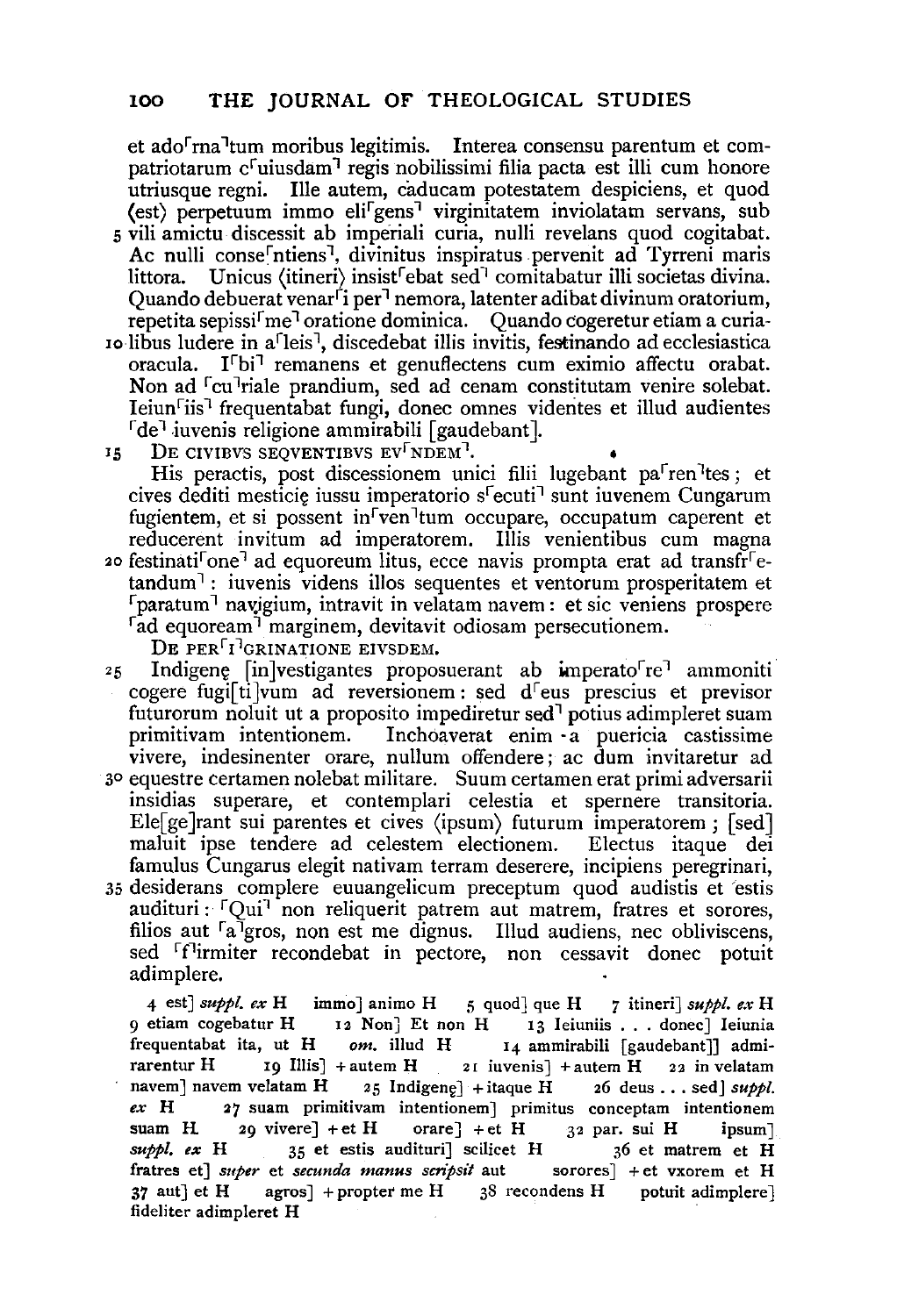DE REVELATIONE ANGELICA ET ADVENTV AD ESTIVAM REGIONEM.

 $N<sup>1</sup>$ oluit tamen sanctissimus Cungarus et iuvenis mansuetissimus remanere in vicinia parentum, timens, si vi $\lceil$ ci<sup>1</sup>num audirent remanentem filium, sine dilatione remit<sup>r</sup>te<sup>1</sup>rent propter unicum et carissimum. Hac occasione et ange<sup>rlid</sup>ca exhortacione recessit a ripa Tirreni maris, et per-  $5$ venit <sup>r</sup>a<sup>1</sup>d Italiam; de Italia trans Alpes ad Galliam; de Gallia <sup>r</sup>n<sup>1</sup>avigando ad Britanniam. Toto conamine nitebatur so<sup>n</sup>litariam vitam ducere : propterea inquirebat et interrogabat <sup>r</sup> d<sup>1</sup>iligenter in itinere loca congrua heremite. Dum itaque  $\lceil c \rceil$ onaretur implere votivam intentionem, direxit suum iter ad <sup>r</sup>es tivam quam sic incole nominabant et nominant <sup>10</sup> regionem. De <sup>1</sup>inde ammonitus iterum angelica revelatione pervenit ad ame<sup>r</sup>n issimum locum aquis et arundineto ambitum, postea suo vo<sup>r</sup>ca bulo Cungrisberia nominatum. Cungarus enim apud <sup>r</sup>B<sup>1</sup>ritannigenas revocabatur. Non immerito, (quia) doctrine su e fluenta seminabat per patriam : quocumque ibat, non cessabat <sup>r</sup>pred<sup>1</sup>icare 15 secundum commendationem apostolicam. Omnia que dabantur <sup>f</sup>il<sup>1</sup>li a regibus et divitibus, data continua erogabat pauperibus.

 $\overline{PDE}$  SOMNIO PER ANGELICAM AMMONITIONEM.

Sanctissimo et reverentissimo Cungaro adveniente <sup>r</sup> et i<sup>1</sup>llic proponente perseverare, per somnium revelatum fuit illi <sup>f</sup>ab<sup>1</sup> angelo ut, 20 ubicunque videret aprum in die sequenti <sup>r</sup> cra<sup>1</sup>stino, ibi<sup>-</sup> construeret habitaculum, et post hanc edificati<sup>f</sup>on<sup>1</sup>em fundaret oratorium. Expergiscente illo, gavisus est valde, <sup>r</sup>fes<sup>1</sup>tinanter incepit procedere; ac  $ex$  [in] proviso vidit aprum iacentem <sup>r</sup>in ar <sup>1</sup>undineo loco, ac visum perterruit, territus et fugitivus  $a_p$ <sup>1</sup>er cursu solito recessit. Illo viso  $a_5$ secundum angelicam promissi<sup>r</sup>onem<sup>1</sup>, et sanctissimo Cungaro vidente silvestris loci et aquosi <sup>r</sup>am <sup>1</sup>enitatem, letabatur proferendo hunc exultabilem sermonem : Hic <sup>r</sup>est<sup>1</sup> locus nunc inventus quem quesivi : hic manebo ut serviam  $\lceil \frac{\text{sancte}}{\text{attn}} \rceil$  trinitati. Relatis his verbis construxit habitaculum, hinc  $\lceil \frac{\text{attn}}{\text{attn}} \rceil$  titus cimiterium. Hoc emenso, fundavit in <sup>1</sup> litus cimiterium. Hoc emenso, fundavit in 30 honore <sup>r</sup> sancte <sup>r</sup> trini<sup>1</sup>tatis oratorium.

2 tamen] autem  $H - 3$  remanentem] commorantem  $H - 4$  remitterent propter] aduocarent sibi H 6 Italiam] + et H 7 Toto] + enim H 9 wotivam<br>intentionem 1 intentionem a deo sibi inspiratam H 10 direxit... regionem intentionem] intentionem a deo sibi inspiratam H direxit iter suum ad partem quandam Britanniarum que vocatur Somersete, quam sic incole nominant regionem  $H = 12$  ambitum] circumdatum  $H = 13$  Cungres-12 ambitum] circumdatum H 13 Cungresbiria H Cungarus ... revocabatur] Cungarus enim apud Angligenas vocabatur,<br>Doccuinus, quasi 'doctor', apud Britannigenas vocabatur H  $I_4$  Non] nec H Doccuinus, quasi 'doctor', apud Britannigenas vocabatur H *·quia]suppl.exH* 15 patriam] +etH predicare] +verbumdeiH 16 commendationem] traditionem H illi] ei H 17 om. data H 19 et illic ... somnium] in patriam que Somerseta nuncupatur ab incolis, proposuit ibidem perseuerare. Qui dum nocte membra quieti dedisset, etiam somnus a consueta contemplatione spiritum suspendisset **H** 21 *om.* sequenti H 22 post banc edificationem] postea H Expergiscente illo] Qui expergefactus, ad angelicam reuelationem H 23 festinanter incepit procedere] et festinanter processit H 24 arundineto ac visum preteriuit. Territus autem aper cursu solito fugitiuus abscessit. Ille autem, viso apro, sec. ang. prom., insuper intuens loci illius aquosi et silvestris am., let. proferens huiusmodi sermonem H 28 *om.* nunc inventus H 29 Nec mora, hab. constr. Dehinc mensus est cim. H 30 Forsitan scripsit emetitus Hoc] Quo  $H = 3I$  sancte] + et indiuidue H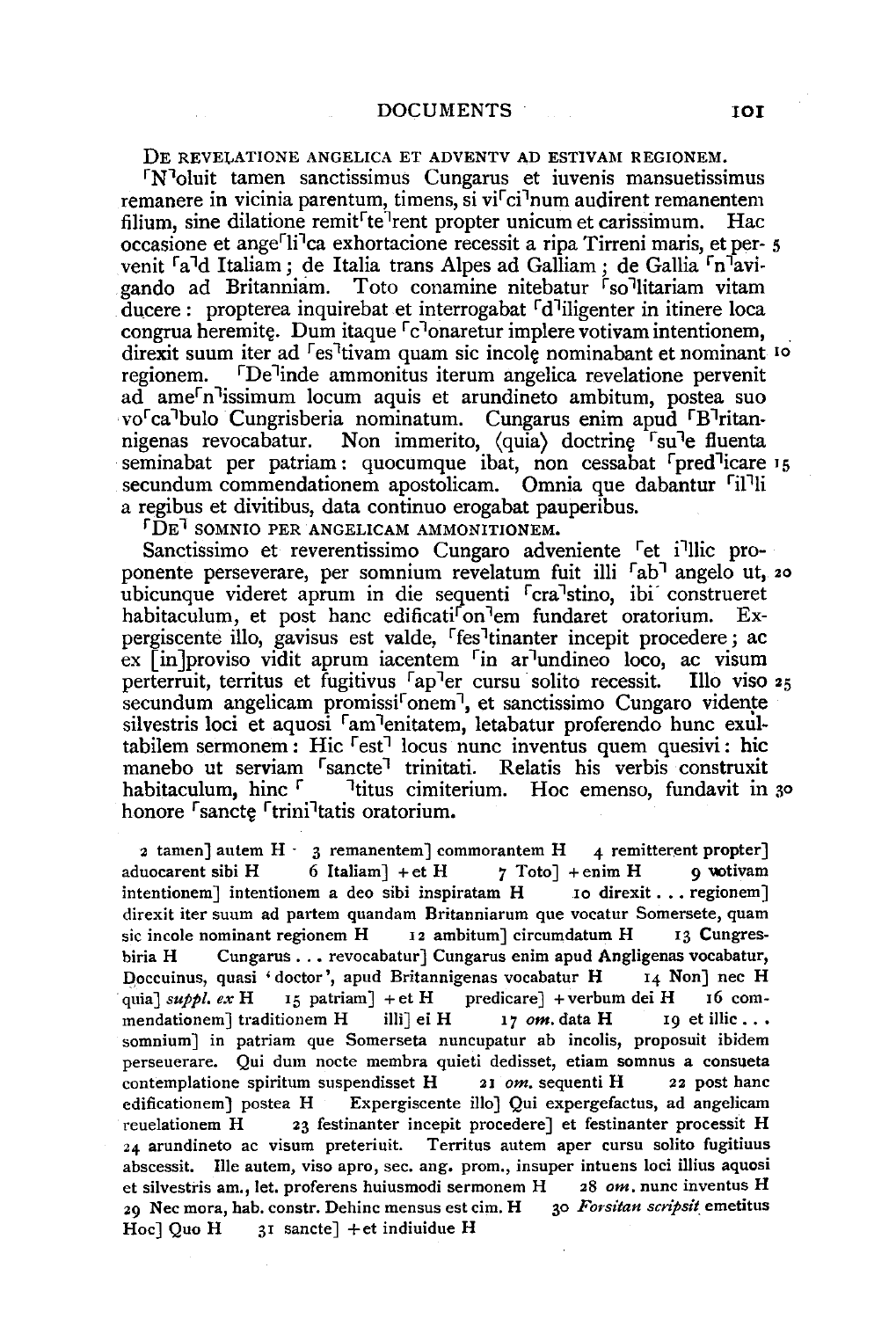### 102 THE JOURNAL OF THEOLOGICAL STUDIES

DE MODO JEIVNANDI ET INTROITV (IN) AQVAM FRIGIDAM.

Perseveravit in hoc loco sibi placito indutus cilicio, ducens vitam inreprehensibilem in <sup>r</sup>i<sup>1</sup>eiuniis et crebris orationibus sine impedimento. Omni <sup>r</sup>hor<sup>1</sup>a matutina intrabat in frigidam aquam, ibi permanens 5 <sup>r</sup>qu<sup>1</sup>andiu diceretur ab eo tribus vicibus dominica oratio<sup>r</sup> <sup>1</sup> revertebatur ad ecclesiam vigilans et exorans summi <sup>r</sup>cre<sup>1</sup>atoris omnipotentiam. Nona hora autem utebatur orde<sup>r</sup>aceo<sup>7</sup> pane, numquam fungens ferculis nec saturi<sup>r</sup>tate<sup>1</sup>. Macies tenuaverat corpus macrum: talem vi<sup>r</sup>dent<sup>1</sup>es <sup>1</sup> dicebant illum esse languidum aut febricitatum. Vita heremi-

ro talis erat sibi dulcissima, secundum Pauli primi heremite et Antonii vestigia.

DE ARVNDINETO VERSO IN PRATVM.

Istud primum miraculum peractum est per divinam clementiam a iustissimo Cungaro et per eius sanctitatem et orationem immaculatam :  $r_5$  loca aquatica ac arundinea, q[ue] era[n]t circa suam culturam, tunc nullam utilitatem prebentia, conversa sunt in campos cultui aptissimos in super per generalem Britanniam cum eximia reverentia magnificabant electum famulum dei tungarum, talia dicendo in laudem (eius) et ao honorem:

> Laudant indigene dicendo: Videmus aperte campos cum pratis, ubi crevit harundo palustris.

DE BACVLO CRESCENTE IN ARBOREM TAXVM.

Transacto tali ac tanto miraculo, dum quodam die staret reverentis-· :15 simus Cungarus in cimiterio, clericis suis circumstantibus, optavit ut ibi cresceret taxus, quatinus fieret umbraculum propter calorem estivum, ac ramorum dilatacione decoraretur cimiterium. Dum talia desideraret, baculum de arbore taxa factum tenens in manibus, affixit in terram, et in terra defixum deseruit, nee retrahere potuit; et in sequente die, 30 cunctis ibi asstantibus et videntibus, fronduit. Postea latissima arbor crevit, ac secundum peticionem sanctissimi Cungari et desiderium umbraculum clericis et populo pro fervore estuali fuit. Unde dictum est:

Taxus adest viridis, non arida nee manualis ;

quod fuerat siccum, frondet mirabile lignum.

35 DE DATIONE INI REGIS.

Revelatis undique et provulgatis talibus miraculis, lni rex Anglorum

2 perseveravit] + igitur  $H$  sibi placito] deo dilectus Cungarus  $H$  vitam ducens  $H = 5$  quandiu ... revertebatur] donec orationem dominicam ter repetisset. Sic itaque frigescens de amne consurgens, reuertebatur H 7 autem hora H 8 nee] vel H Macies tenuerat corpus eius pertenue, ita *vt* qui eum viderant dicerent i. l. e. aut febricitantem H 9 heremitica erat ei H 10 secundum] estimanti imitanda H 14 *om.* et per . . . immaculatam H 15 erant] essent H culturam suam H 18 insuper] etiam H generalem] vniuersam H 19 fam. dei Cungarum] dei famulum H eius] *suppl. ex* H 25 *om.* ut H 26 quatinus] vt H  $_{27}$  dum] + igitur H desideraret] optaret H  $_{28}$  om. et... deseruit H 29 et in sequente die] Qui die sequenti H 30 latissimam in arborem H 31 ac] et H et desiderium beatissimi Cungari H  $3^2$  estiuali H  $3^4$  siccum sutum H 36 promulgatis H 'Ini] Inius MS: Ina H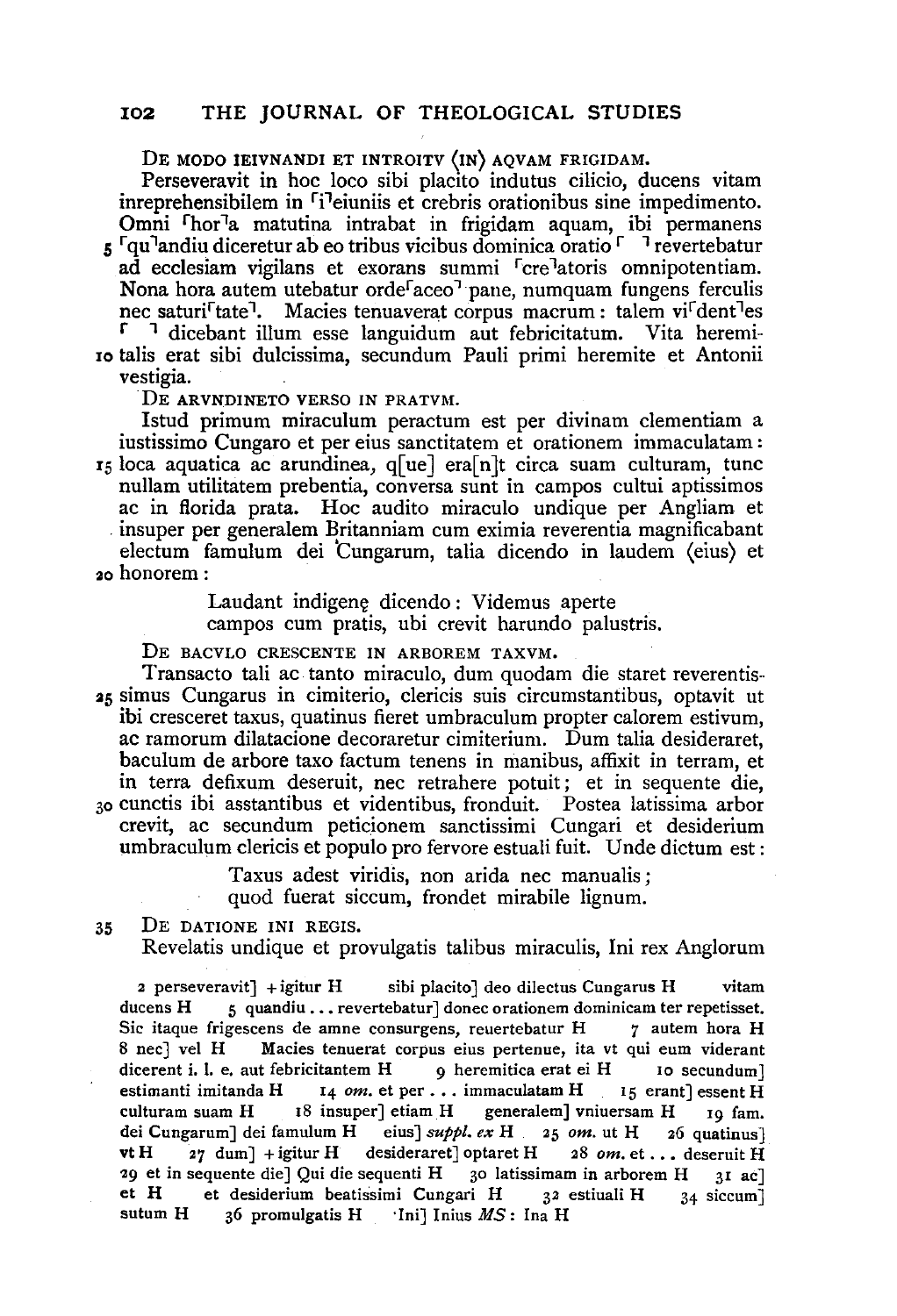#### DOCUMENTS 103

largissimus largitus est venerabili Cungaro libere totum territorium circa Cuggrisberiam situm; [ac] promisit ipsemet suum refugium esse inviolatum, nec in suis orationibus quandiu ipse regnaret impediretur a regali tumultu militum. Rex ille post dationem territorii noluit visitare locum honorandum, ne faceret honorabili Cungaro in orationibus assiduis 5 aliquod impedimentum. His peractis ceteri successores reges non ausi sunt nee consueti visitare, nee etiam videre, locum venerabilem. Si contingeret ut visitarent aut viderent devitandum, post visum et accessionem aut graviter et continuo inciperent infirmari, aut viso loco non haberent longius spacium vivendi. Multi itaque reges ut viderent ro locum a regibus non videndum non longevi pervenerunt ad obitum.

DE OBCECATIONE EDGARI REGIS.

Rex Edgarus Anglorum quodarn die dum venaretur in nemore ignoranter appropinquavit loco religiosissimi viri : vidit quod nolebat respicere: post respectum doluit ex intimo corde suo dicens: In manus 15 tuas commendo spiritum meum: redemisti me.

I totum terr. libere H 2 Cungresbiriam H [ac] promisit ... impediretur] promisitque quod ipsemet ei refugium esset immolatum *(leg.* inuiolatum), ne orationibus suis impediretur, quamdiu ipse regnaret  $H = 4$  Rex ... impedimentum] Idem autem Ina rex post donationem supradicti territorii noluit deinceps locum iam sancto datum et concessum visitare, ne venerabili Cungaro molestiam ex accessu ipsius generaret H 6 His quidem p.c. r. succ. eiusdem H *7 om.* nee consueti H locum] +ex presentia Cungari H Si enim contingeret casu vt reges aut viderent aut visitarent a beato Cungaro incultum, aut grauiter H 10 ut ..• obitum] eundem locum improbe videntes, ad citam mortem peruenientes de sua improbitate iustam penam dederunt H 13 Rex Anglorum Edgarus die quodam, dum venaretur in nemore, ignoranter accessit ad locum beati viri : quemque regibus videre non erat licitum, locum incaute intuitus est. Quem postea cum vidisset, penitentia ductus ex intimo corde condoluit, dicens H 16 tuas] +domine H

A few words may be said to indicate certain points of interest in each of these three pieces.

1. Copies of the Gospels written in England, as this appears to have been, at the end of the tenth or the beginning of the eleventh century, would seem to be exceedingly rare. The single verse here preserved offers little to help us in deciding to what group this text belongs. We note, however, that, in contrast with the Sixtine and Clementine editions of the Vulgate, it does not add *posse* after *capere.* On the other hand it agrees with these in omitting *Amen* and *Explicit,* &c. The only two MSS noted in Wordsworth and White's edition as agreeing in all these three points with our fragment are C and I. The former is *Cavensis,*  a Spanish MS of the ninth century ; the latter is *Ingoldstadiensis* of the seventh century.

*z.* The Prayer after the Maundy occurs with many variants in the Roman and Sarum Missals, and in various Pontificals edited by the Henry Bradshaw Society. The Westminster 'Pontifical' of the beginning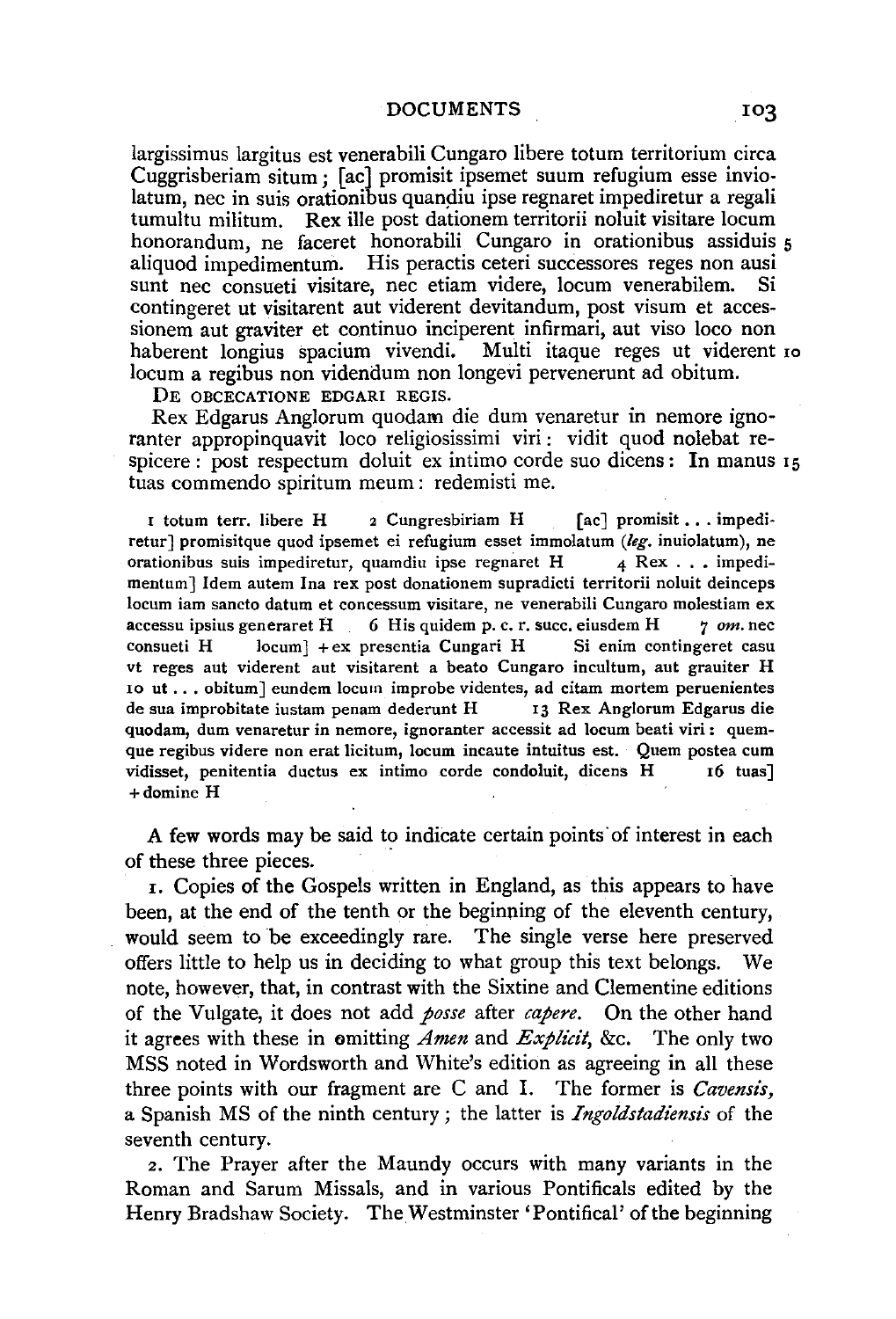of the fourteenth century, now in the Bodleian Library (Rawl. c. 425), has the same *preces* beforehand ·and the same text of the Prayer as we find in our fragment, save that it ends with 'qui cum patre', &c.<sup>1</sup> Closely similar is the Evesham Pontifical (H.B.S.) 84. So, too, is the form .prescribed by Lanfranc in his Constitutions for Christ Church Canterbury (Migne  $P L$ . 150, 461), though the text of the Prayer is slightly different. These three authorities agree with our fragment in giving *his* (in place of the more common *hie* or *hec <sup>2</sup> ),* a reading which seems more likely to be original. The Prayer, without *preces,* occurs in the Leofric Missal (p. 226), with the rubric *Oratio post Mandatum.* 

In the Sacramentary of Ratoldus, abbot of Corbey (+986), we find the same Prayer, though again the *preces* are somewhat different : see Menard *Liber Sacramentorum, Notae* p. 79 (Paris 1641). Unfortunately only the first part of the Prayer is given, thus : 'Adesto, quesumus, domine, officiis nostrae servitutis, qui dignatus es lavare pedes tuis discipulis, &c.' It is from this codex that Menard has printed the Hymn sung on the occasion, *Tellus ac aethra iubilant,* with its ancient musical notation.

The *preces,* &c., which follow in our fragment I have not found in the other authorities. The monastic custom was to go to the church singing the *Miserere.* 

3· The Life of St Cungar, of which the first half is here preserved, is, as I have said, a work of the imagination. Strictly speaking, it has no historical worth. But it is not without interest, even from the historical standpoint, as disclosing to us the method pursued when a local saint of whom nothing was known had to be honourably commemorated ; and as throwing light on the conception of saintliness entertained by the writer, and more especially on his view of what a hermit of King Ina's days ought to have said and done.

It is at once obvious that we have here an earlier form of the text, which in Wynkyn de Worde's edition has undergone revision, with a view to producing a smoother style and interpreting some points of obscurity. The writer, for example, had spoken of the retirement of St Cungar *ad estivam regionem*, 'to the summer region'—a curious attempt to put Somerset into Latin: but the reviser is much more prosaic, as may be seen from our *apparatus criticus*. Again, our text uses *revocabatur* apparently in the sense of 'recalled to memory'; but the reviser alters the sentence and introduces the alternative name *Doccuinus,* of which *doctrinae fluenta* is made to give an interpretation. It is indeed just possible that here it is our text that is at fault, having perhaps lost a line through the repetition of *vocabatur,* and that the

1 Cited in *Missale Westm.,* Wickham Legg **(H.** B. S.), ii 57311. 2 *Sarum Missal,* Wickham Legg, p. ro8.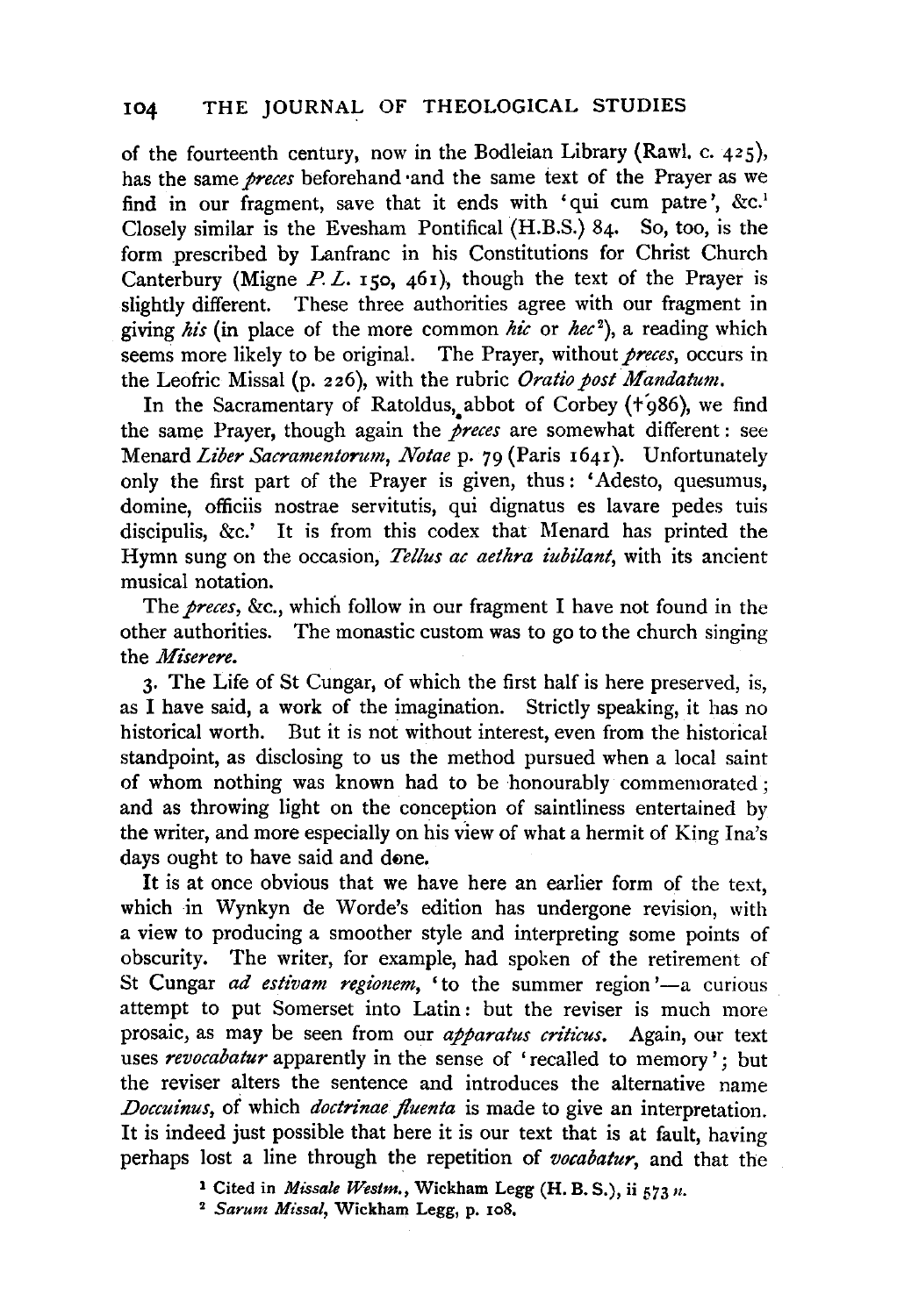revised text may in this instance represent the original. It must suffice •here to have called attention to the fact that the identification of Cungar with Doccuinus appears first in the revised form.

Our text breaks off in the middle of the story which is headed De obcecatione Edgari regis. We expect that the penalty which the king incurred by his unpremeditated invasion of the land sacred to St Cungar would be described as blindness, whether permanent or temporary. But the printed text, which has no chapter-headings, says nothing of blindness, but makes the king die on the ninth day after his unwitting offence. Possibly the heading is wrong, through confusion with the next but one.

Some years ago Dr M. R. James called my attention to a manuscript of Higden's *Polychronicon,* which had recently been purchased for Eton College, and which contains some curious *marginalia* relating to Wells. Among these are a line of musical notation headed *dmbalum*  sancti Andree Wellie, apparently the chime of four bells; a note on Bishop Jocelin<sup>1</sup>; and an account of St Cungar (*Congarus*). The MS was given to Witham Charterhouse by John Blakman, who had been a fellow of Eton College and warden of King's Hall in Cambridge, and who wrote a memoir of King Henry VI, with whom he was intimately connected.<sup>2</sup> Another book given by him to Witham is MS Bodl. 801, a collection of theological pieces, beginning with the *Summa Clericorum."*  Whoever was the writer of the notes in the Witham *Polychronicon* must have been well acquainted with the Wells documents and local traditions. The passage relating to St Cungar has been kindly copied for me by Dr James. It occurs on f. 156 *a* (lower margin) in connexion with Lib. v cap. 20, and runs as follows :

Circa bee tempora bone indolis adolescens Congarus cuiusdam Imperatoris Constantinopolitani vnigenitus totus deo deditus l hereditariis . uxoriis . cunctisque seculi spretis oblectacionibus . parentes et patriam pro christo relinquens . maria sulcans . vasta terrarum | spacia ytaliam alpes et gallias peragrans . in partes Somersettanas Britannie per sabrinum mare secessit . vbi solum manendi ei | a Rege Ine quod modo Cungarisbyri dicitur . optinuit. Inibique sanctissimam agens vitam congregacionem canonicorum que nunc est apud Welles | sub duodenario numero . cum alio simili collegio in Wallia instituit . talem a deo sortitus graciam vt nulli successorum Ine Regis I locum ilium-

1 'Hie ecclesiam Wellensem in occidentali parte opere mirifico a fundamentis dicitur exstruxisse,' &c. He also killed single-handed a deadly serpent *in parco iuxta Wellys latitantem* : it was human-headed, four-footed, and winged. 2 There is an account of him in the *Supplement to the. Dictionary of National* 

*Biography.* 

<sup>1</sup>*Somerset Mediaeval Libraries* (Som. Arch. and Nat. Hist. Society, Northern Branch; Bristol 1897), p. 127, by T. W. Williams: from a note supplied by Mr Madan.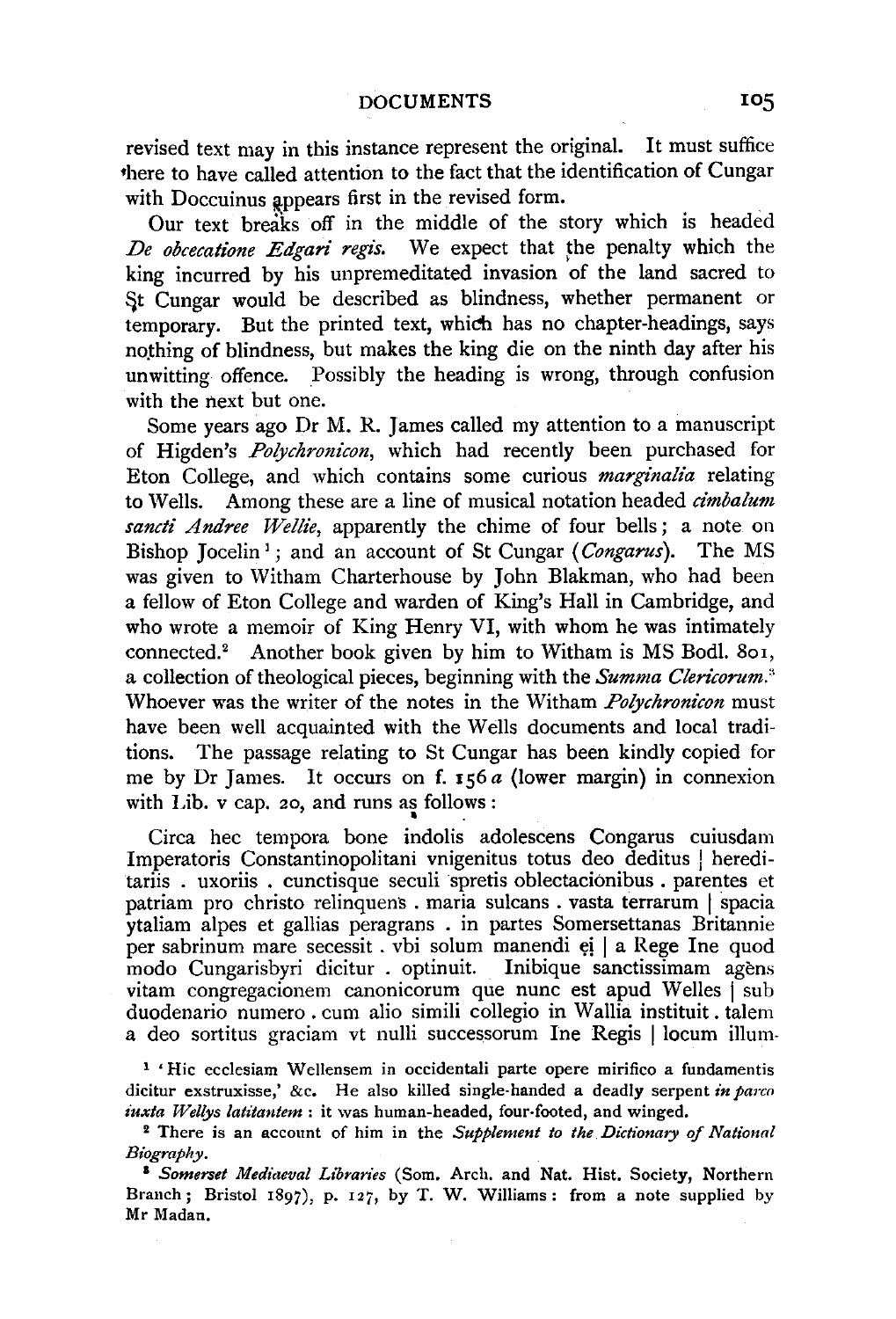accedendo visitare fliceat ne instanciam oracionis perturbaret<sup>11</sup> aut oculis intueri. Sed tamen post annorum curricula cum Rex Eadgarus' in silua vicina venaretur: contigit I vt locum illum ipprouise videret . super quo corde compunctus magnam terre sue partem deo et sancto Congaro contulit . et tamen cito valido | langore depressus: post diem nonum expirauit. Predictus vero vir sanctus ad limina apostolorum. Ierusalem et terram sanctam I soluendo decedens: ope discipulorum suorum ad Congerisbyri prefatam reuectus: corporaliter quiescit. cibus (? cetibus) sanctorum felicissimam animam soluens.

It is plain that this account is drawn from the *Life of St Cungar.*  The only new statement is that the 'duodecim canonici' of Congresbury, who are mentioned in the Life  $(p. 251)$ , are made to be the predecessors of the canons of Wells. With this we may compare the Wells *Historiola,* printed for the Camden Society by the Rev. Joseph Hunter in 1841 *(Ecclesiastical Documents* p. 14), which says that the bishop's seat was transferred by King Ina from Congresbury to Wells.

The express mention of Somerset and the penalty suffered by King Edgar are features which suggest that the revised form of the Life was that which lay before the writer of the note.

In conclusion, it is desirable to say something as to the commemora-<br>on of St Cungar and the various dates to which it is assigned. And tion of St Cungar and the various dates to which it is assigned. it will be convenient to begin with a learned Roman Catholic writer of the eighteenth century.

In Bishop Challoner's *Memorial* qf *Ancient Bn'tish Piety, or a British Martyrology* (London 1761) we read on p. 153:

*'November* 5· In *Glamorganshire,* the commemoration of S. *Docunus*  abbat, otherwise *Cungarus;* who first led an eremitical life in *Somersetshire*, then built an oratory in honour of the blessed Trinity, at a place from him called *Cungresbury* ; and there appointed twelve *regular canons,* to attend always on the divine service : after which going into *Glamorganshire,* he founded there a monastery, not far from the sea coast, where he lived and died in great sanctity. Of this monastery of S. *Docunus,* and its abbats, there is frequent mention in the' ancient Synods of *Landaff;* published by Sir H. *Spelman.'* 

In the 'Supplement' to this book we find on p. 10:

*'March* 7· In the isle of *Anglesey,* the festivity of S. *Cyngar,*  -Confessor. [ *Willis.* J '

Moreover, on p. 187 of the book itself, we have the words 'At *Congresbury,* S. Congar ', in a translation of 'The Resting-places of the English Saints' as found in the MS C.C.C.C. 201.

The former of these dates (Nov.  $5$ ) is expressly rejected by the Bollandists in their recent volume for *November* (iii p. 2 n), on the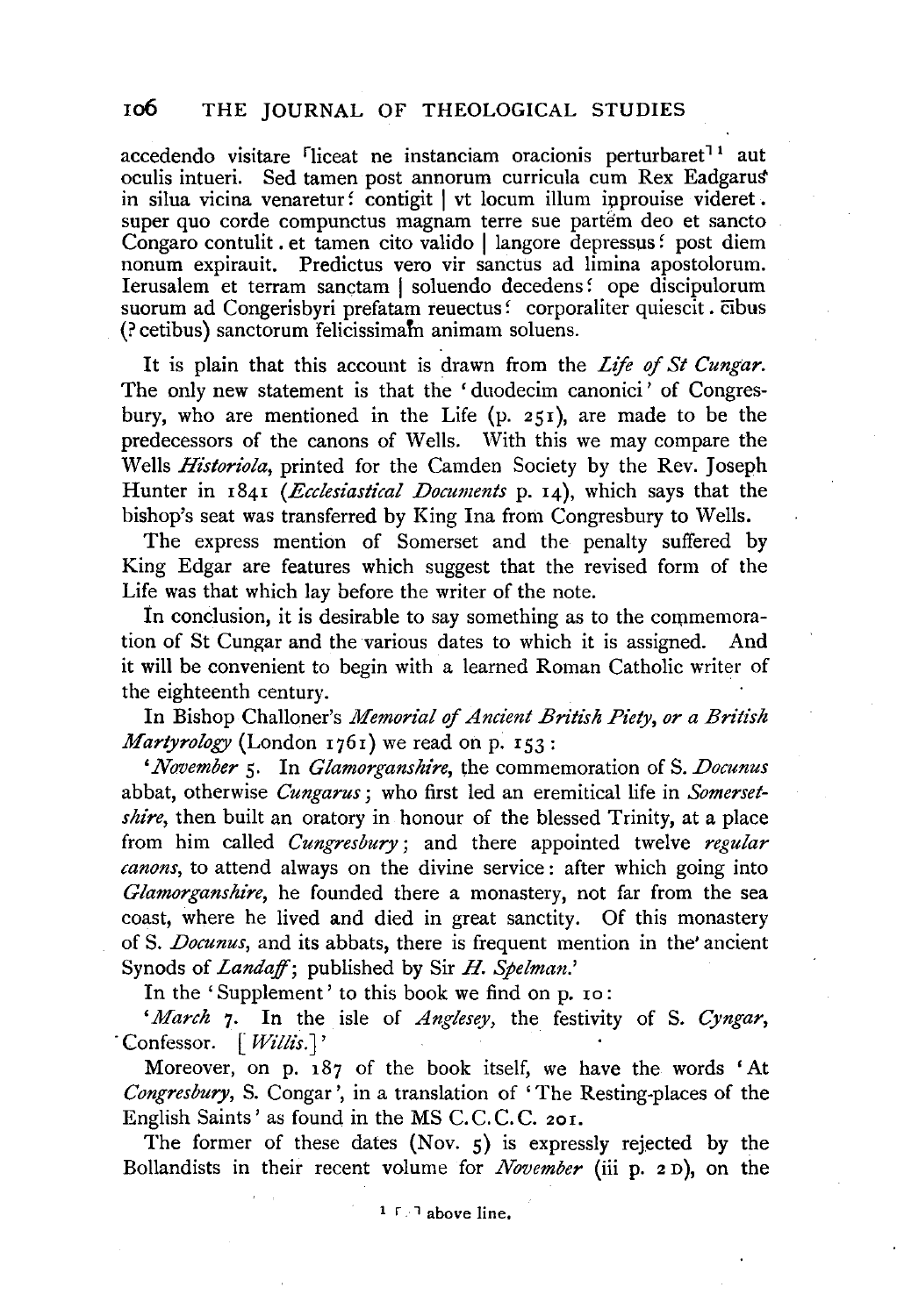ground that the ancient martyrologies place St Cungar on Nov. 7, under which date accordingly they treat of him. On p. 404 E they write:

'Ad diem 7 novembris indicta est eius memoria in martyrologio quodam latino confecto inter annos 1220 et 1224, in martyrologii Usuardini codice Altempsensi exarato post medium saeculum xm, in martyrologio Norvicensi saeculi xv et in kalendario wallico transcripto extr. saeculo XVI.'

In a footnote they cite as authority for all this: 'Rich. STANTON, *A Menology of England and Wales* (London, 1887), p. 53£ et [E. BISHOP], *Supplement* (1892}, p. 783.'

This reference to the late Edmund Bishop calls for a remark in justice to his memory. Those who are acquainted with the Menology in question probably know that the solid information on which it is based is due to the scholar whose loss we have so recently had to deplore. But they may not be aware that the ' Supplement ' mentioned above had not his authority. The book when first issued had 'Appendices' of his, though his name was not attached to them : but in 1892 a new 'Supplement' was bound up with it, which embodied these 'Appendices' in a somewhat altered form for which he was not responsible. The original 'Appendices' should not be overlooked by students.

When we turn to English Calendars we find that the day of commemoration is November 27. There are three which are known to contain the name of our saint.

(r) *Vitellius* A. xviii was regarded by Mr Edmund Bishop as in all probability the Calendar of Bishop Giso of Wells (ro6r-ro88), a Lotharingian appointed by King Edward the Confessor.1

 $(z)$  Camb. Univ. Libr. Kk. v. 32. This Calendar was copied for Mr Edmund Bishop. In some of his later notes, which I have been allowed to consult, he constantly refers to this as a Glastonbury Calendar of the end of the eleventh century.

(3) B.M. Addit. ro,628 is a 'Calendar of Bath, with adaptation for Dunster, A.D. 1383 c.'<sup>2</sup>

In the first two of these Calendars (if not in all three) the saint's name is given as 'Congarus '.

Lastly, we have seen that Bishop Challoner referred to the Anglo-Saxon account of the Resting-places of the English Saints. The document was carefully edited by F. Liebermann in *Die Hez'ligen Englands* in r889. The passage in question runs thus: 'Donne reste6 *sancte* Congarus confessor on Cungresbirig.' Liebermann

<sup>1</sup>*Bosworth Psalter* p. 164. 2 Stanton's *Menology,* orig. App. p. 679 (Suppl. p. 78r).